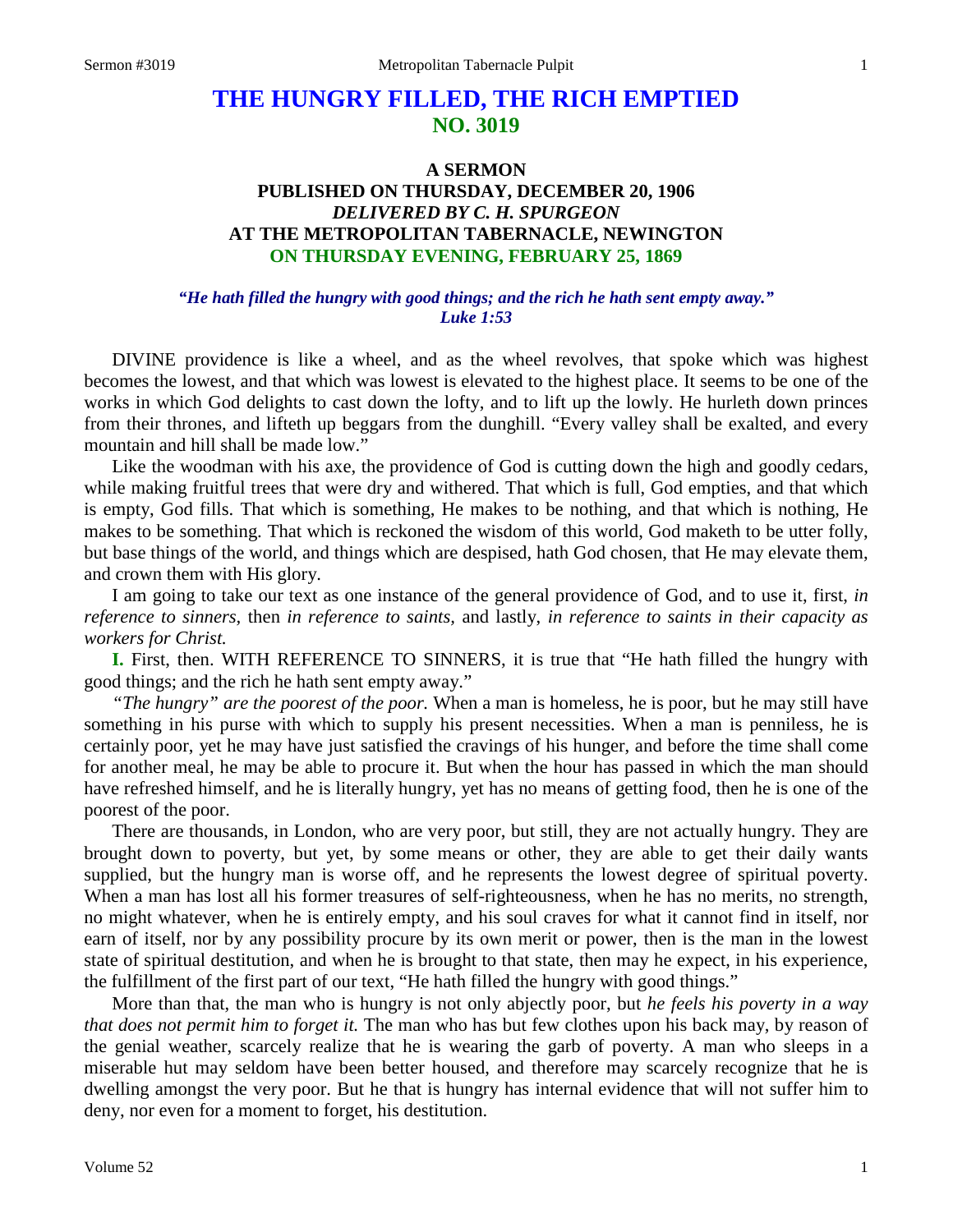So is it with certain sinners. They have within them an insatiable hunger, which causes a desperate disquietness. There is no peace to them, neither by day nor by night can they be at ease. Their sins haunt them, and the fear of punishment dogs their heels. They long to find mercy, but know not how to seek it aright. They would be indeed thankful to be saved from the wrath to come, but they wonder whether salvation is possible to them. They know they are guilty in the sight of God, yet possibly, they feel grieved to think that they do not feel as much grieved as they should and are vexed to think that they are not more vexed on account of their sins. All this shows very clearly how utterly destitute they must be, and how truly they may write themselves down among the spiritually "hungry."

I hope I am now addressing some who are in this condition. Dear friends, you are well aware that there is no good thing in you, yet you wish there were, though, sometimes, you fear that you have not even the desire to be right. To be able to confess your sins with a proper tenderness of conscience seems to be a task beyond your powers. You say that you wish you could repent, and could believe, and I think you are repenting and believing all the while. But even if you are not, this only proves how abjectly poor you are spiritually, and how far you have gone astray from God, and how lost, how undone you are, and then comes in this blessed message of our text, "He hath filled the hungry"—that is, such sinners as you are, so full of needs—"he hath filled the hungry with good things."

How is it that the hungry get filled while the rich are sent empty away? I think it is, partly, because *the hungry are not to be satisfied with anything but bread*. There are many, in the world, who spend their money for that which is not bread, and they are contented when they get unsubstantial diet, but a really hungry soul knows that it needs bread and will not be put off with anything else. When a soul really feels the pressure of sin, it wants to have it pardoned, and it will not be content with anything less than pardon. It wants peace with God, and it will never rest till it gets it.

The soul that once hungers after God, the living God, will not be put off with ceremonies and socalled "sacraments." It wants Christ Himself, it wants to hear Him say, "Thy sins, which are many, are all forgiven; go in peace." You can pacify those whose desires are only whims; but when men's desires are based on such voracious appetites as the hungry have, you cannot satisfy them by the clatter of plates and dishes, and the rattling of knives and forks, or even with the sight of food.

They must have it to eat, they will not be put off without it. They cry until they get it, and hence they do get it, for God hears their cry, and grants their request. If a man's prayer be of such a character that only sovereign grace, real pardon, and true salvation will content his soul, then he shall not be put off with anything else, but he shall have that for which his soul craves. Such a man prays, with one of our hymn writers—

> *"Gracious Lord, incline Thine ear, My requests vouchsafe to hear; Hear my never-ceasing cry; Give me Christ, or else I die.*

*"Lord, deny me what Thou wilt, Only ease me of my guilt; Suppliant at Thy feet I lie, Give me Christ or else I die.*

*"Thou hast promised to forgive All who in Thy Son believe; Lord, I know Thou canst not lie; Give me Christ, or else I die."*

How vain a thing it is for a man to boast of the privileges he enjoys rather than of the use which he has made of them! How many say, like the Jews of old, "The temple of the Lord, The temple of the Lord, The temple of the Lord are these," because they think they belong to an orthodox denomination, or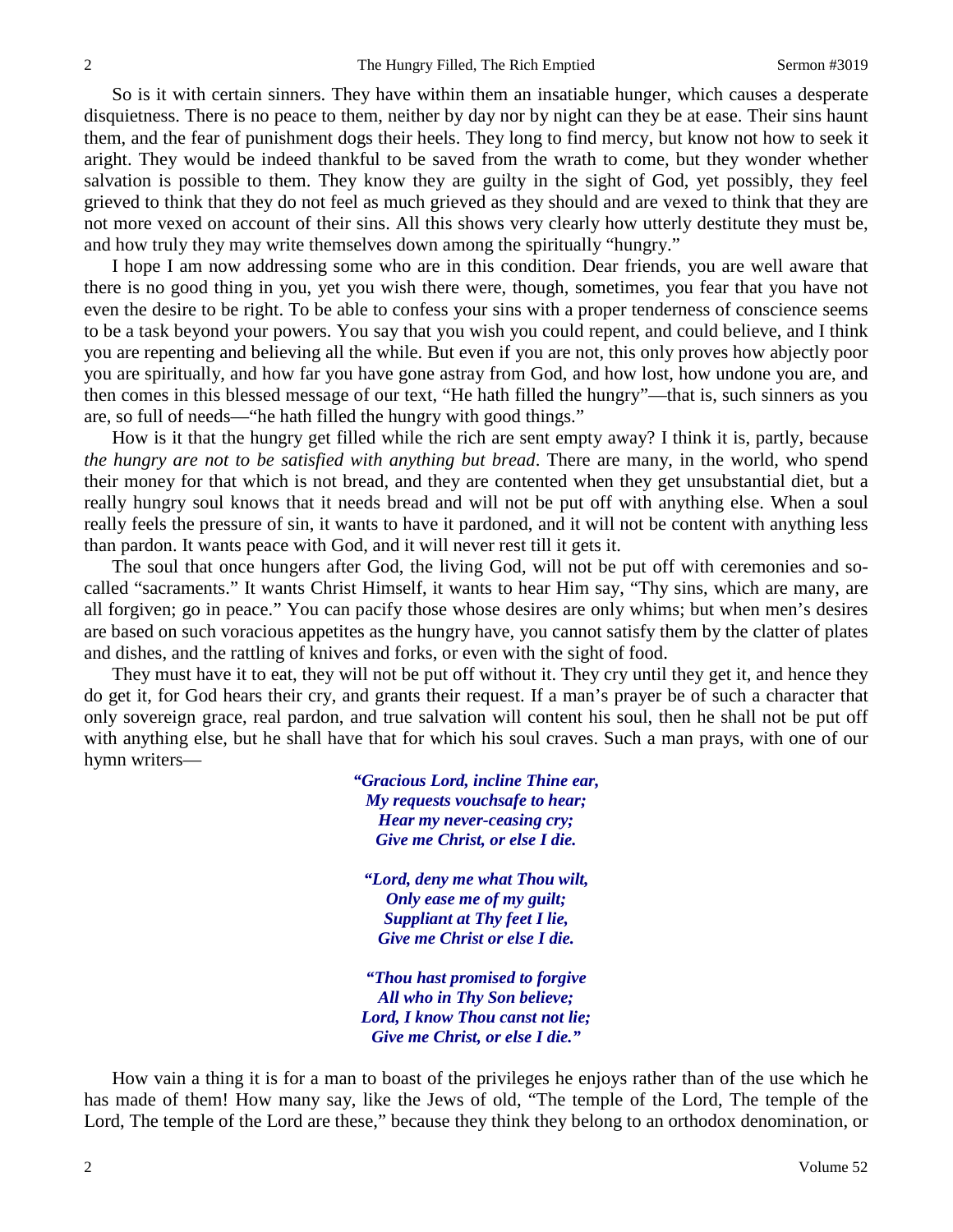they are members of a church which is correct in its creed, or they attend a ministry which God has greatly blessed to the salvation of souls. Ah, sirs! but if the creed be not believed in your heart, and if the ministry be not blessed to you, your boasting is as vain as that of one who was clothed in rags, and died in poverty, but who boasted of the wealth of London, or of the man who shut his eyes, but who nevertheless boasted of the light that shone upon his countenance. Except you use your privileges, unless you get through the external husks into the very spirit and kernel of them, instead of boasting, you have reason to be ashamed, and to hide your heads.

But the truly hungry soul is not satisfied with privileges and opportunities, he wants Christ. To sit in a place of worship to hear a Gospel sermon, he counts to be a favor, for he is very humble, but it is a favor that cannot content him. His soul cried, "Lord, give me Christ, give me salvation, give me now to know that my many iniquities are cast behind Thy back, to be remembered against me no more forever." He cannot be content with anything short of a full Christ for his poor empty spirit.

Further, a hungry soul is likely to get the blessing it craves *because it is an importunate soul*. You know that our Lord Jesus Christ, in His parable of the widow and the unjust judge, set forth the prevalence of importunate pleading with God, and on another occasion, our Lord used the figure of one, who though not himself hungry, was able to satisfy the hunger of a friend, who had unexpectedly called upon him when he had nothing to set before him, but by his importunity, he obtained for his friend the food that he needed.

Ay, and let a man really have the fear of hell before his eyes, and a sincere desire after reconciliation with God, let his soul be really hungering after peace with God through Jesus Christ, and he will be at mercy's door both night and day, he will hammer away at the knocker, and give God no rest until He puts forth His hand, and gives the Bread of life to that poor starving suppliant. Yes, it is holy importunity that wins the day, and the spiritually hungry man gets the blessing because his importunity gives success to his pleading with God.

I feel sure that there are some in this place who, knowing their need, being painfully conscious that they have no good thing of their own, are hungering after eternal life. I do trust that this hunger will grow into a craving that will never be satisfied until you get what your spirit wants. I pray God that you may never be comforted till Christ comforts you, never get peace till He becomes your peace, never feel that you are safe till you get into the very heart of Christ, and never suppose that you are clean till you are washed in the fountain filled with blood.

Beware of getting peace apart from Christ, always be afraid of a hope that is not grounded upon Him, for it is better far to continue to hunger and to thirst than to be satisfied with the dust and ashes of this world's religion, or this world's pleasures. O ye hungry ones, hear the words of the text, and be encouraged, "He hath filled the hungry." Look at that blessed word "filled." He has not merely given them a little refreshment, or administered some temporary consolation to them, but "he hath *filled* the hungry,"—given them all that they can wish for, all that their souls really need.

Turn to this blessed Book of God, and see what promises are there for needy souls. Do they need pardon? There is plenteous forgiveness. Do they need adoption? "They shall be my sons and my daughters, saith the LORD Almighty." Do they need comfort? There is the Holy Spirit Himself to be their Comforter. Do they need anything on earth or in heaven? Then it shall not be denied to them, seeing that, in giving Christ to them, God has given them all things. "He hath filled the hungry."

It is a blessed thing to see the man, who once was spiritually hungry, after he has had his soul filled by God. How he rejoices! He dances like David did before the ark, nay, more than that, his soul seems as though it would dance into heaven itself with glorious leaps of overwhelming joy. As Christ is mine, and Christ is all, I have in Christ all that I can ever desire. It is a blessed fullness, a divine satiety, a heavenly satisfaction which the Lord gives to us when He makes our youth to be renewed like the eagles by filling our mouth with good things.

We must notice one other word in the text, "He hath filled the hungry with *good* things." I shall not be altering the text, but only giving its true sense, if I say that He fills the hungry soul with the best of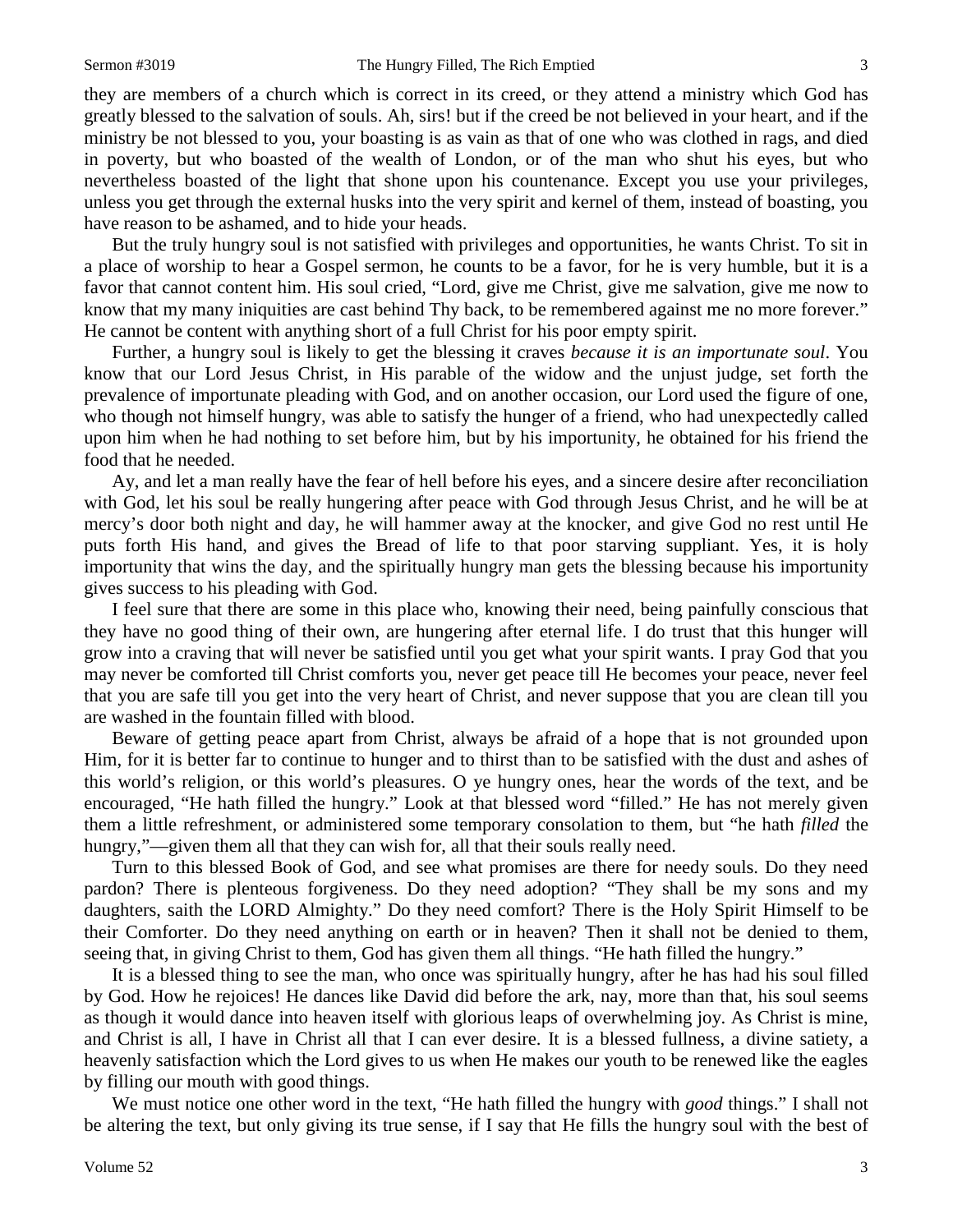things. They are positively good, and they are good comparatively, better than all the good things of the world, and they are superlatively good, for even heaven itself hath no better things than God giveth to poor hungry souls when they come unto Him by faith in Jesus.

We are apt to think that, if men are starving, the commonest kind of food will do for them so long as they are able to keep away from death's door, but it is not thus that God deals with the spiritually hungry. He spreads the table bounteously, royally, with the best of food, and filleth the hungry with good things—not simply with a good thing, but the word is in the plural, "with good things." Their needs are many, so the mercies given to them shall also be many. Their needs seem to be as many as their moments, but the mercies of God exceed their utmost needs. All their capacious souls can wish, they shall find in Jesus Christ, who shall be their All-in-all.

The text, you observe, refers to the past, but it may be taken for granted that what God did yesterday He will do today, and what He does today He will do forever, so far as it is needful and right, and as He is "the same yesterday, and today, and for ever," all the blessings that He gives to His people shall be continued to them as long as they need them.

Some of us can say that we were filled with these good things twenty years ago, and we have never again hungered as we hungered then. The Lord hath satisfied our souls by giving us Christ, and we are fully content with Him. His own word is true to us, "Whosoever drinketh of the water that I shall give him shall never thirst; but the water that I shall give him shall be in him a well of water springing up into everlasting life."

God is still filling the hungry with good things. There are many, in this house, who can testify that, in answer to prayer, they have had their griefs assuaged, and heavenly comforts granted to them, and poor sinner, God is willing to do the same for you. If you are hungering and thirsting, come unto Him, for there is as much grace in Him today as ever there was, so come, just as you are, and trust Him, rely upon Him, and you too shall be filled with good things.

The other half of the text, in its reference to sinners, I shall touch upon very briefly, "The rich he hath sent empty away." Oh, how many sinners there are who think themselves rich! According to their own valuation, they are rich in merit, but the Gospel has nothing to do with merit, it only deals with misery, and therefore it sends them away empty, because it does not conduct its business on the lines that they approve. There are many sinners, who are so rich in their own estimation, that they will not take Christ and His cross for nothing.

David knew enough to say to the Lord, "With the froward thou wilt shew thyself froward. For thou wilt save the afflicted people, but wilt bring down high looks." If a man thinks that he is so good that he does not need the Gospel, God regards him as so vile that the Gospel brings no message of mercy to him until he humbles himself and repents. Jesus said, "They that are whole have no need of the physician, but they that are sick: I came not to call the righteous, but sinners to repentance."

Of all the sins that can happen to us, perhaps the deadliest of all is that of not being conscious of having any sin. A good old Scotchman used to say that there was no devil in the world so bad as having no devil at all, and that not to be tempted was the worst sort of temptation. So I think, and not to be conscious of any sin is, perhaps, to be at the furthest point from God to which any human being can go, for the nearer we are to God, the more conscious we are of our own shortcomings, and the more earnestly do we struggle to overcome every atom of sin which we discover to be within our souls.

"The rich" are those who are far from being hungry, they have enough, and to spare. Instead of going down upon their knees, like beggars, to ask mercy from God as a charity, they talk proudly about what they deserve, and what good deeds they have done, and what they mean to do in the future, and therefore, they thank God that they are not as other men are.

Now, what becomes of these sinners, who think themselves so rich that they have no need of the good things with which God fills the hungry? The text does not simply say that they are not fed, it does not say that the door of mercy is shut in their faces, but it says that they are sent right away from mercy's door because they have no right to stand there. Why should a man be allowed to pray when he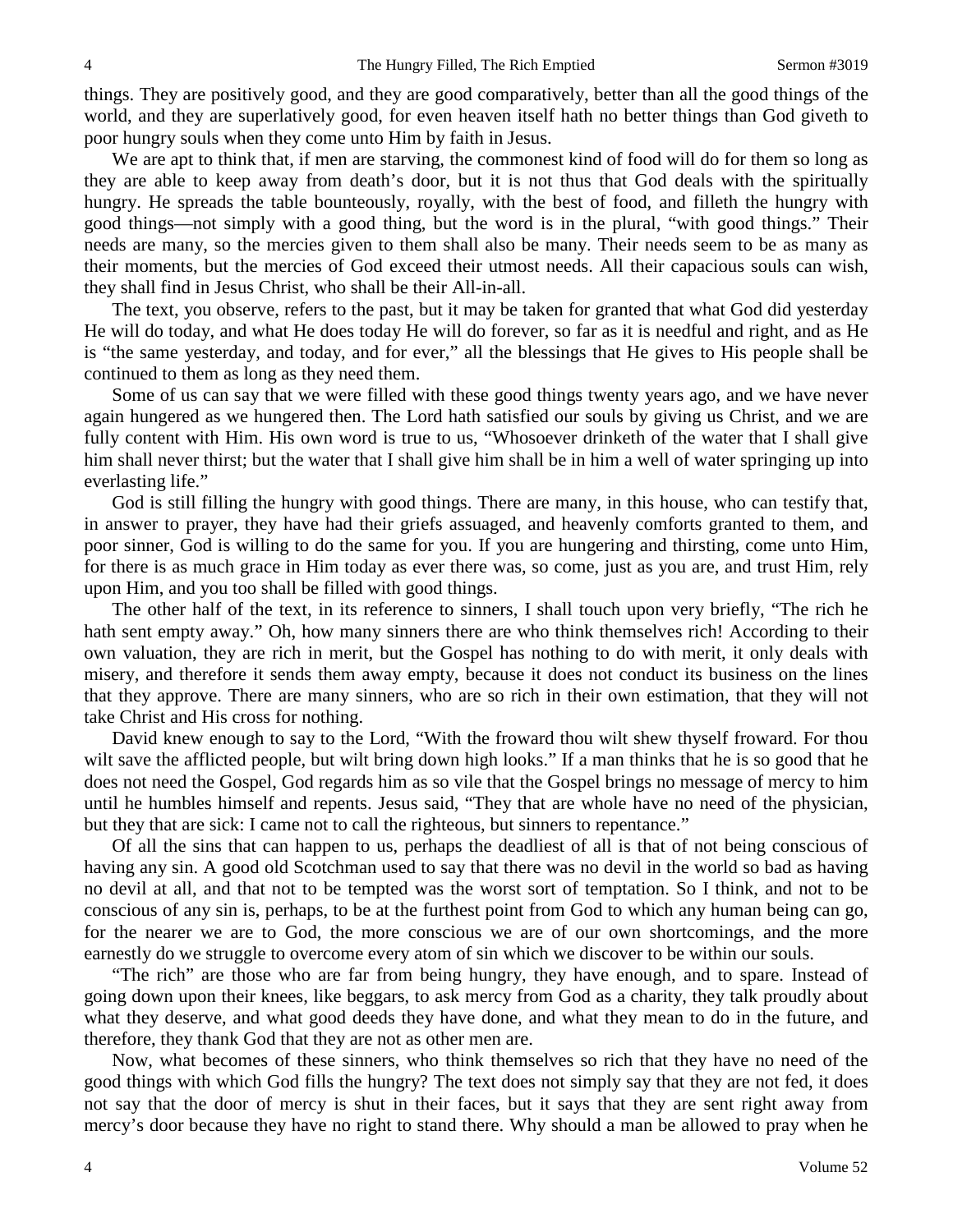has nothing to pray for? These rich people are sent away from mercy's table because they do not want to feed on mercy's fare. Why should they sit there, and uselessly occupy places where hungry ones might sit and feast? So they are sent away.

And mark you, it is an awful thing to be sent away from the Gospel, and it is a remarkable thing that the only people who are sent away from the Gospel are those who consider themselves spiritually rich. You who think yourselves so excellent, moral, and amiable, you who cannot see any fault in yourselves, you who think you are going to heaven because of your good deeds—the Gospel not only does not open its door to you, but it even sends you away from its door, and how does it send you away?

The text says, "The rich he hath sent empty away." Empty even of what you once thought you had. I only hope that the gracious meaning of the text may be fulfilled to some of you, and that, while listening to the Gospel, you may be made to feel that, after all, you are not spiritually rich, but that you are "wretched, and miserable, and poor, and blind, and naked." It will be the best, day's work that was ever done for you if you are brought to realize your true position, and come to Christ confessing your abject poverty, for as Joseph Hart well says—

> *"'Tis perfect poverty alone That sets the soul at large; While we can call one mite our own, We have no full discharge."*

We know what happened to the two debtors, [See sermon #3015, The Two Debtors], "When they had nothing to pay, he frankly forgave them both," but if they had had anything with which they could pay, there would have been no forgiveness vouchsafed to them. Oh, for such an emptying that you may afterwards be filled with good things!

But there are some, who are sent away from hearing the Gospel with the same conceit of fullness as they had before, and they are suffered to remain empty without discovering their true condition. This is a dreadful state for anyone to be in—to go on deceiving one's self, and thinking all is well for time and eternity, and only to find out one's fatal mistake where the discovery will come too late. "Woe is me!" cries the self-righteous professor, when he wakes up in the world to come, and finds that he is shut out of heaven—"Woe is me, that I should ever have fancied that I had a sufficient store of good things for eternity, yet now I have not so much as a drop of water to cool my tongue, and I am tormented in this flame! Woe is me, that I am banished forever from the presence of God, and from the glory of His power—'sent empty away'!"

O my dear hearers, may this text be fulfilled to you in a gracious sense, and not in this sense of terrible justice! One of the two it must be, for if you are "rich" as the text uses that term, you must be "sent empty away" in one sense or the other. I pray that, instead, you may be filled with good things because the Spirit of the Lord has caused you to hunger and thirst after righteousness.

**II.** I shall now briefly use the text WITH REFERENCE TO SAINTS.

Beloved brother and sister in Christ, if your experience at all tallies with mine, I think you will have found that the first clause of this portion of Mary's song is most true to you in your spiritual experiences. I find that, whenever I am hungry—that is to say, conscious of my utter unworthiness, weakness, insignificance—then it is that Christ is most precious to me, the promises are peculiarly sweet, the covenant of grace is a dainty morsel, and the assembling of myself with the Lord's people brings me to the King's banqueting table.

Is it so with you? When you are hungry, do you get filled with good things? You remember when you were under the Lord's chastening hand, and much broken in spirit through bodily pain, how precious that promise was, "Thou wilt make all his bed in his sickness." You were laid aside both from the means of grace and the cares of business life, and your soul had time for thought and meditation, and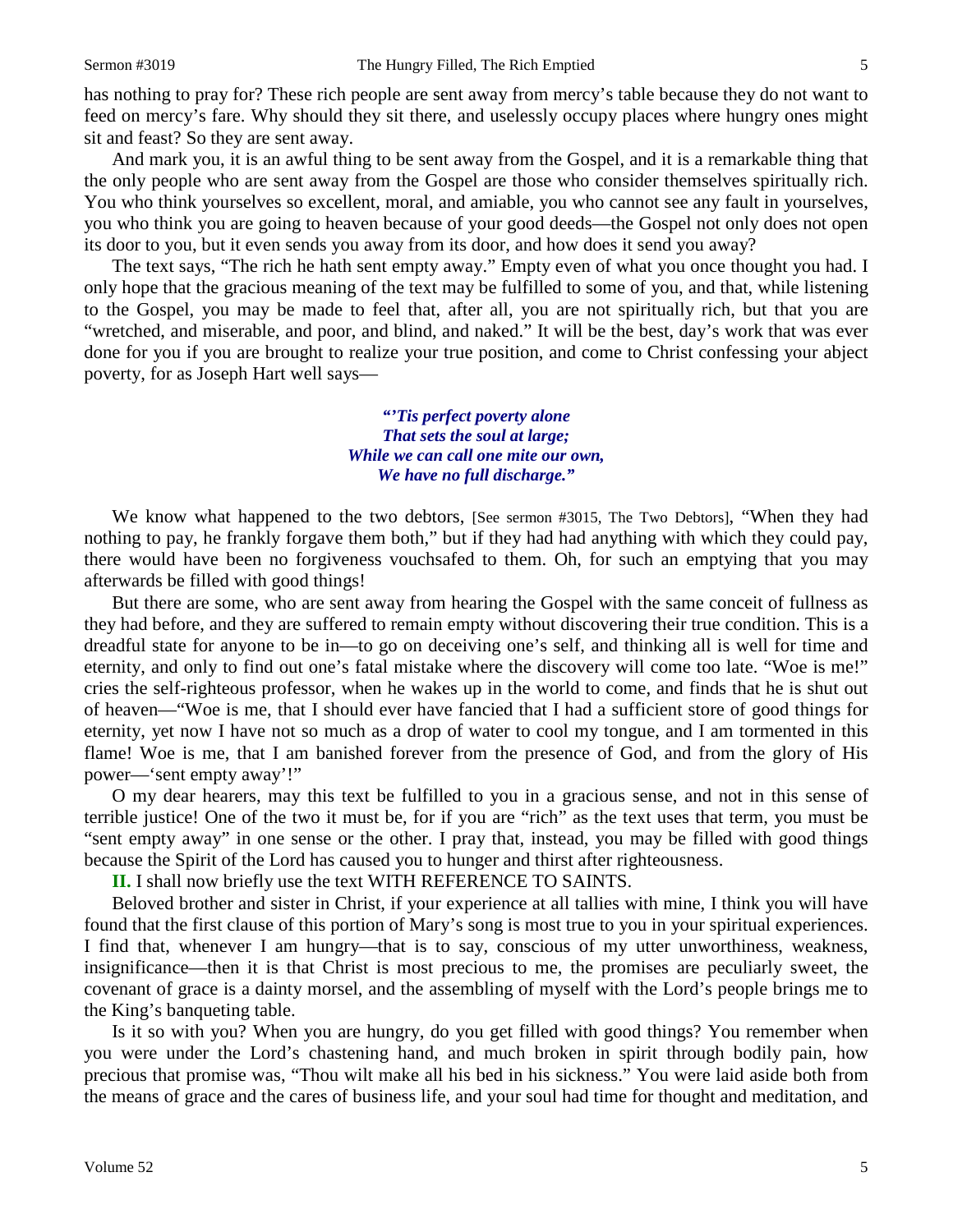in its hunger the Lord was made very sweet to you. You remember when you were poor, some years ago, when you had to live from hand to mouth, what blessed times you had with your Lord and Master.

You are supposed to be better off now, but you are really worse off if you do not have so much of Christ as you had then. You used, then, to take the promise, "Bread shall be given him; his waters shall be sure," in a more literal fashion than you do now. A message which came to your soul with quickening power was this, "Man shall not live by bread alone, but by every word that proceedeth out of the mouth of God." You were hungry then, so your Lord filled you with good things.

Every now and then, the pangs of this hunger seize us, our spirits sink, our confidence grows dim through the smoke of our sin, and we get such a sense of our sinnership as we have not had, perhaps for months. We feel as if we ought never to have made a profession of religion. We are so ashamed of ourselves that, if we could ship with Jonah to go to Tarshish, we should be glad to flee from the presence of the Lord and from the presence of His people too.

At such a time as that, if we hear a Gospel sermon preached to the very chief of sinners, if the preacher opens his mouth wide concerning sovereign grace, and forgiving mercy, and the cleansing power of the precious blood of Jesus, oh, how welcome the message is to us! We go to the sanctuary, not to criticize the preacher, but to seek spiritual food for our souls, and if the preacher does the work which God gave him to do, we are filled with good things.

But on the other hand, those who reckon themselves to be spiritually rich are "sent empty away." Yes, "sent empty away" from a full Gospel! How many people there are, who have such peculiar tastes—they call them such refined tastes—that there are only one or two ministers whom they can hear in a radius of twenty miles! It is a sure sign of a bad spiritual appetite when you must always have little dainties all to yourself, or in other words, when the old-fashioned truths become distasteful to your palate.

There are two things that I always like to see on the table, whether at breakfast, dinner, or tea, they are never out of place, and those two things are bread and salt. And the old-fashioned Gospel, like bread and salt on the table, ought to be in every sermon, and those whose souls are in a right spiritual condition will always want to hear it. There are some who crave fancy cookery, this dish must be prepared after the Plymouth fashion, and that dish must be spiced according to some other mode, and if it is not made according to the last new fashion in theology, there are some who cannot feed thereon.

Oh, to be brought down from such richness as that, and to be made spiritually poor! I am sure that our Bibles would be a hundred times richer to us than they are now if we were a hundred times poorer than we are, by which I mean, that the Bible would be more truly to us what it really is if we had a truer sense of what we really are. As we went down in our own esteem, it would go up, and the doctrines of the Bible, the promises of the Bible—ay, and even the precepts of the Bible—would possess a wonderful sweetness to us if we had a greater spiritual hunger. Solomon said, "The full soul loatheth an honeycomb; but to the hungry soul every bitter thing is sweet,"

There is such a thing as getting full of our own graces, full of our own prayers, full of our own sermons, full of our own good works, full of our own selves, and what state can be worse than this? It is being blown out almost to bursting. Then, soul, empty yourself of yourself, and when you think of yourself as you ought to think, you will abhor yourself, you will see no good in yourself whatever, but you will see the black finger marks of your fallen nature even upon the bright alabaster works of grace within your soul, and you will mourn over even your best things because you have defiled them. When we become thus empty, God will fill us with good things.

**III.** Now, lastly, I believe, brethren and sisters in Christ, that our text is true WITH REFERENCE TO CHRISTIANS IN THEIR CAPACITY OF WORKERS FOR CHRIST.

Give me hungry dogs to hunt with, and give me really hungry workers to work with for the Lord Jesus Christ, I mean, men and women who are dissatisfied with the present spiritual condition of the nominal Christian church, dissatisfied with the progress that is being made, earnestly longing for something better, determinately set on doing something that shall be for God's glory, and the good of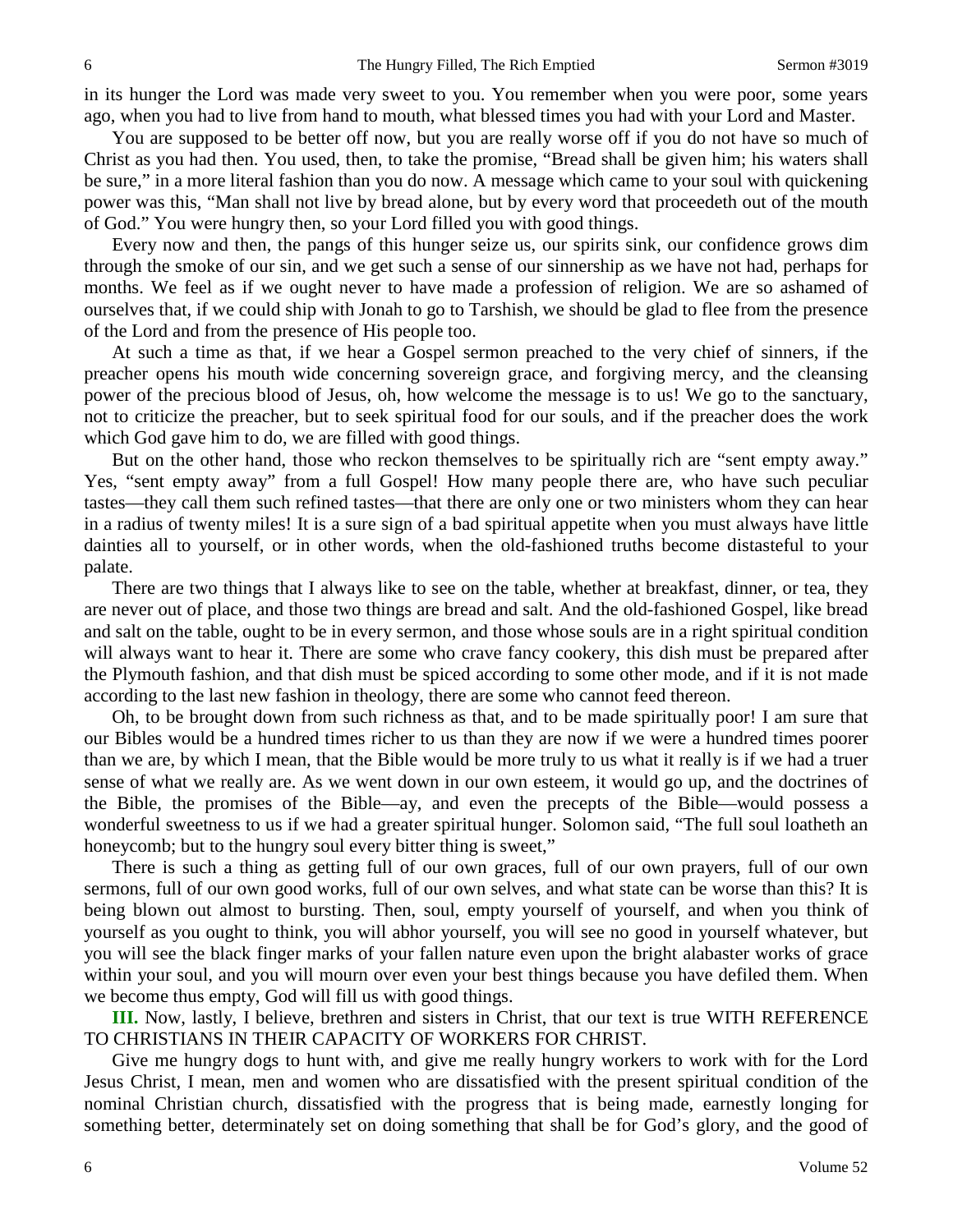the people, crying and sighing for the conversion of souls, not satisfied with ones and twos, but wanting to see the kingdom of Christ come in all its power, and the will of God done on earth as it is done in heaven. Give me men who will not slumber although the professing church of God slumbers, men who cannot rest because sinners do not find rest in Christ, men who have no peace because Christ has not become the sinner's peace. Give me such men, for they will be filled with good things.

A church that longs for the blessing, and will not be content without it, will get it, but on the other hand, the "rich" church, which says, "We have got the blessing, we are doing very well, we cannot see anything in which we could improve, we preach the Gospel, we have all the usual agencies, they are all conducted with propriety, and with a measure of success, everything goes on exceedingly well, on the whole, perhaps we are ahead of the rest of the churches, we ought to let well alone, and not try to get up excitement, or be seeking after what is not attainable, and attempting such great things that we are pretty sure to fail in our attempts,"—such "rich" people will be "sent empty away."

Self-satisfaction is the death of progress. Contentment with worldly goods is a blessing, but contentment in spiritual things is a curse and a sin. What said Paul? "Not as though I had already attained." Some of us think, "If we could get as far as Paul did, we should be satisfied." But Paul said, "Not as though I had already attained," and then he added, "Forgetting those things which are behind,"—why, some of us wish we had such things to recollect, but he wished to forget all that he had done, and to think only of what remained to be done—"Forgetting those things which are behind, and reaching forth unto those things which are before, I press toward the mark for the prize of the high calling of God in Christ Jesus."

Oh, for this sacred forgetfulness, by way of contentment, of all successes and achievements, so as still to be pressing forward! I would that every believer had, for the glory of God, that spirit which is never satisfied, but always cries for more. I would have the hearts of Christians insatiable as death and the grave, for how can we bear that men should be forever lost? How can we be quiet while hell is being filled, and souls are perishing day and night? How can we be at ease while God is blasphemed, while Christ is unknown in a great part of the world, and where He is known, He is not beloved? How can we be contented while the black prince of hell seeks to steal the crown rights of King Jesus?

Contented and satisfied? Never, till all over this our highly-favored land Christ shall reign as Sovereign Lord, nay, not then, nor till in every continent and island the nations of the whole world shall have heard the Gospel, and vast multitudes have prostrated themselves at Messiah's feet in loyal and laving adoration. Up, saints of God, from your resting places of inglorious sloth, and begin to cry aloud, and spare not, come to God's throne with a sacred spiritual hunger, for thus shall the church of God be filled with good things. May God, in His infinite mercy, bless His message, and His shall be the praise and glory forever. Amen.

#### **EXPOSITIONS BY C. H. SPURGEON**

#### *LUKE 1:26-56*

**Verses 26-27.** *And in the sixth month the angel Gabriel was sent from God unto a city of Galilee, named Nazareth, to a virgin espoused to a man whose name was Joseph, of the house of David; and the virgin's name was Mary.*

It was by the temptation of an evil angel that man fell, and Paradise was lost, it was, therefore, most appropriate that good angels should be sent to announce the coming of the Restorer, through whom Paradise is regained, "Gabriel was sent from God unto a city of Galilee, named Nazareth." Christ's coming to earth must be announced in the lowliest of cities, and He must be born in the small Judaean town of Bethlehem, but it was also decreed that He must die at Jerusalem—in the metropolitan city. Mark the simplicity, and yet the sublimity, of the arrangement by which the meek and lowly Savior was to be born in our nature. The angel Gabriel was sent from God to a virgin, whose name was Mary.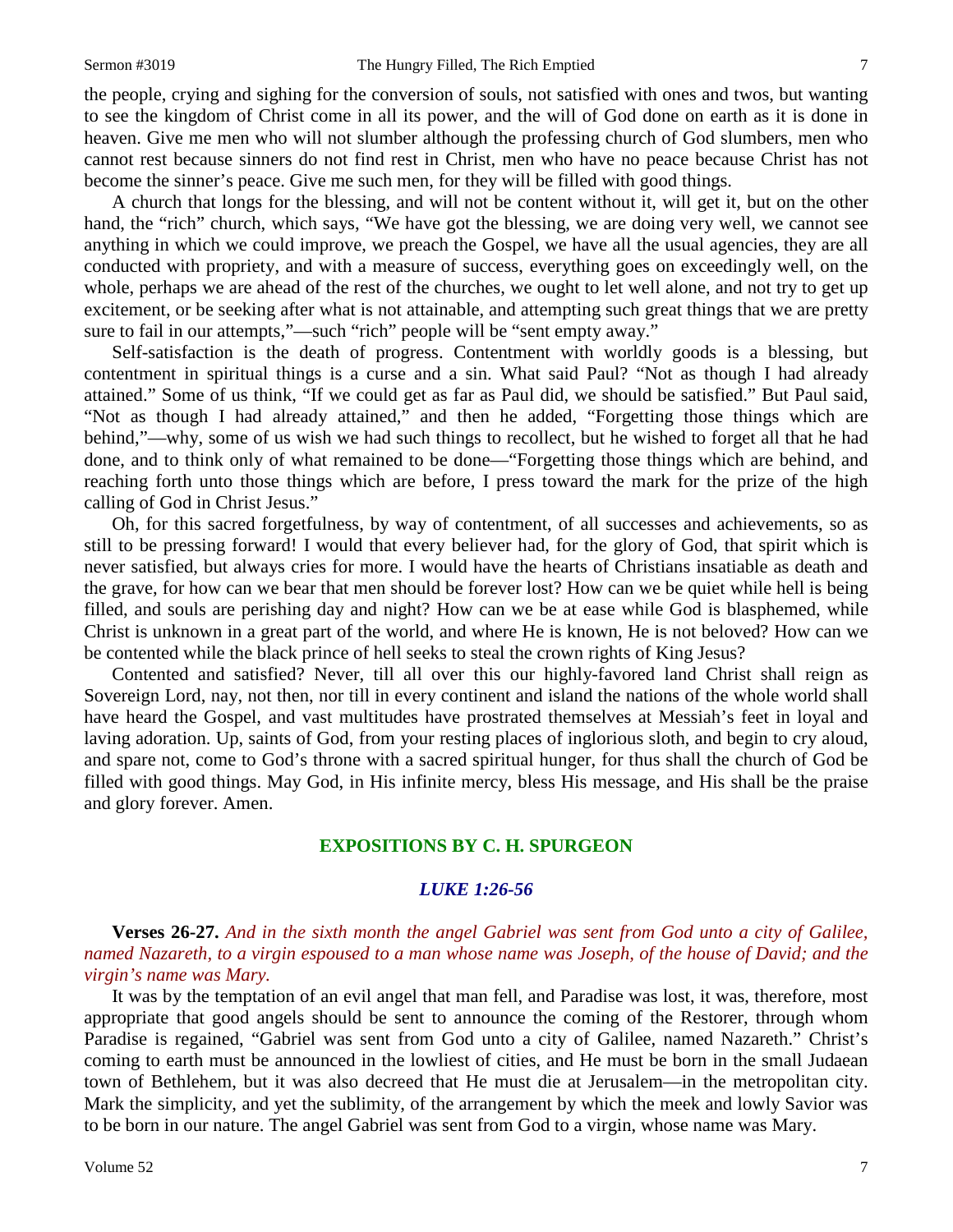**28-29.** *And the angel came in unto her, and said, Hail, thou that art highly favoured, the Lord is with thee: blessed art thou among women. And when she saw him, she was troubled at his saying, and cast in her mind what manner of salutation this should be.*

The best of news may sometimes cause the greatest perturbation of mind and heart. If you feel troubled when you receive a message from God, do not be astonished, as though some strange thing had happened unto you. See how Mary, who was told that she was to receive the greatest honor and favor possible to a mortal being, was troubled by the angel's speech, perplexed by his extraordinary salutation.

**30.** *And the angel said unto her, Fear not, Mary: for thou hast found favour with God.*

If we have found favor with God, there is no cause for us to fear. If God is gracious to us, we are raised above all reason for alarm. Some court the fickle favor of men, but even if they gain it, they may well fear that they may shortly lose it, but the angel said, "Fear not, Mary; for thou hast found favour with God," and having found that favour, she would never lose it.

**31-32.** *And, behold, thou shalt conceive in thy womb, and bring forth a son, and shalt call his name JESUS. He shall be great,—*

How true is that prophecy, "He shall be great." Christ is the greatest of all great ones. How great He is in our esteem! The tongues of men and of angels could not tell all His greatness. "He shall be great,"—

**32-37.** *And shall be called the Son of the Highest: and the Lord God shall give unto him the throne of his father David: and he shall reign over the house of Jacob for ever; and of his kingdom there shall be no end. Then said Mary unto the angel, How shall this be, seeing I know not a man? And the angel answered and said unto her, the Holy Ghost shall come upon thee, and the power of the Highest shall overshadow thee: therefore also that holy thing which shall be born of thee shall be called the Son of God. And, behold, thy cousin Elisabeth, she hath also conceived a son in her old age: and this is the sixth month with her, who was called barren. For with God nothing shall be impossible.*

It seemed meet that the Gospel dispensation should thus begin with two great wonders. The age of wonders has opened upon us now that the day of grace has dawned. Now shall the barren woman keep house, and be the joyful mother of children, according to the ancient prophecy.

**38.** *And Mary said, Behold the handmaid of the Lord; be it unto me according to thy word.*

Oh, that we all had such a spirit of submission as she had, that we might be willing to place ourselves absolutely at God's disposal, for him to do with us as He pleased!

**38.** *And the angel departed from her.*

His mission was accomplished, so he might go back to the glory from which he had come at God's command.

**39-43.** *And Mary arose in those days, and went into the hill country with haste, into a city of Judah; and entered into the house of Zacharias, and saluted Elisabeth. And it came to pass, that, when Elisabeth heard the salutation of Mary, the babe leaped in her womb; and Elisabeth was filled with the Holy Ghost: and she spake out with a loud voice, and said, Blessed art thou among women, and blessed is the fruit of thy womb. And whence is this to me, that the mother of my Lord should come to me?*

The most gracious people are always the most humble people. This question of Elisabeth, "Whence is this to me?" has been one that we have often put concerning ourselves. She was the older woman of the two, but she felt herself highly honored by this visit from her younger relative, whom the Lord had so wondrously favored.

It is well when Christian people have a high regard for one another, and think less of themselves than they do of others whom God has specially favored. It is one of the traits in the character of God's true people, that they have this mind in them, while they who think themselves great prove that they are not the Lord's. If you think much of yourself, He thinks little of you.

**44-45.** *For, lo, as soon as the voice of thy salutation sounded in mine ears, the babe leaped in my womb for joy. And blessed is she that believed:*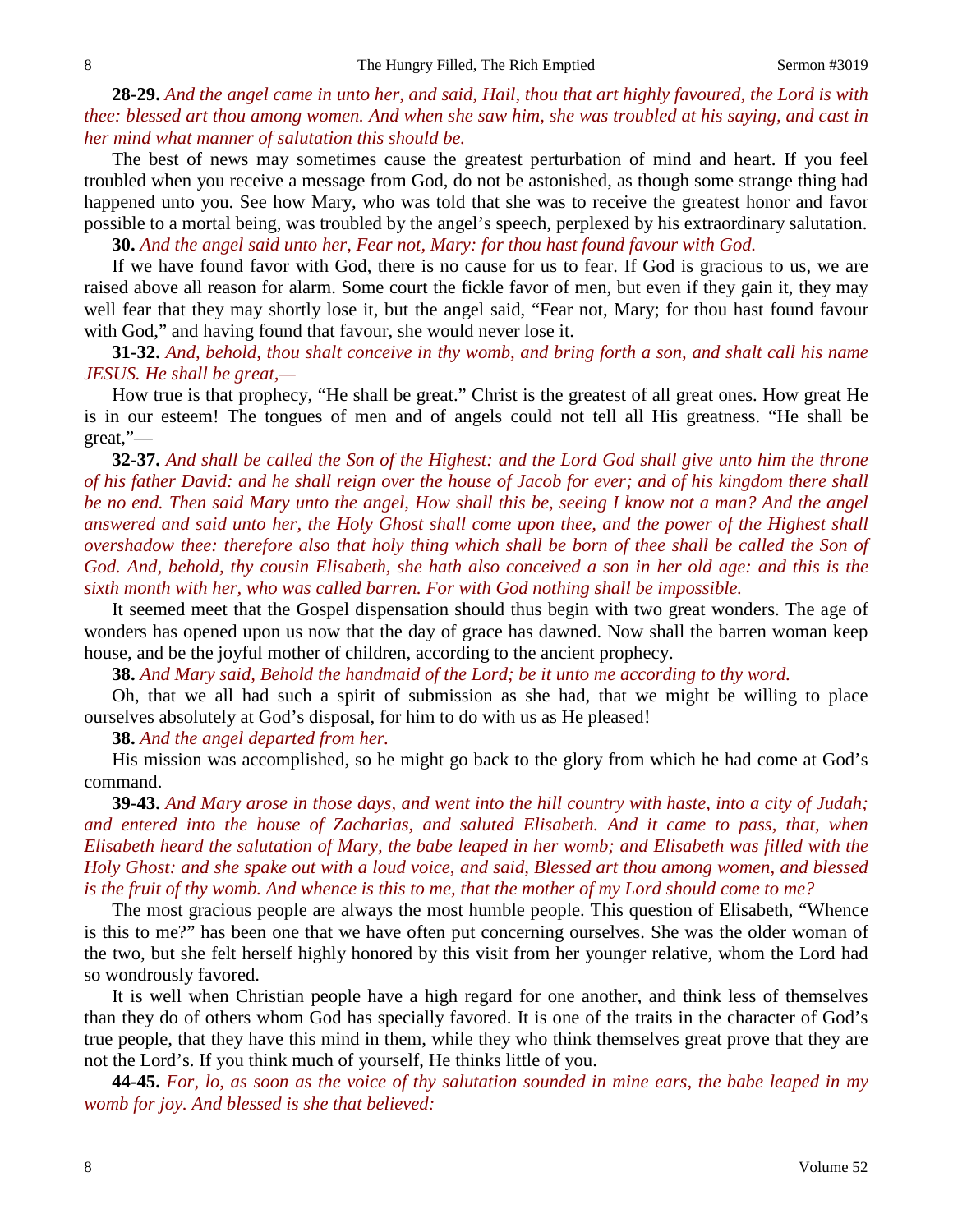Not only Mary, who believed the angel's message, and was therefore blessed; but every one of us, who believes in God, may share in this benediction.

### **45-46.** *For there shall be a performance of those things which were told her from the Lord. And Mary said,—*

This humble Jewish maiden was a woman of great natural ability. This song of hers is worthy to be sung throughout all ages. It is true that it is mainly taken from the song of Hannah, and other songs of devout persons in former ages, but this shows how Mary had studied the Word of God, and laid it up in her heart. The best preparation that you young people can have for the highest honor and service in your future life is to bathe frequently in the Word of God, and to perfume your whole life by a familiar and accurate acquaintance with Scripture truth. Nothing else can make you so pure, or so prepared for all service which God may yet have for you to perform.

**46.** *My soul doth magnify the Lord,—*

That is a good beginning. Mary does not magnify herself in her Magnificat, she has nothing to say concerning her own dignity, though she was of a noble lineage, but she sang, "My soul doth magnify the Lord,"—

**47.** *And my spirit hath rejoiced in God my Saviour.*

She needed a Savior as much as we do, for she was a sinner like ourselves, and though she was blessed among women, she here indicates that she owed all that blessedness to the grace of God, who had become a Savior to her, as well as to us.

**48.** *For he hath regarded the low estate of his handmaiden:*

The family, from which Mary sprang, had become poor, and she dwelt in lowliness at Nazareth.

**48-49.** *For, behold, from henceforth all generations shall call me blessed. For he that is mighty hath done to me great things; and holy is his name.*

She was indeed a blessed woman to have such holy thoughts, such reverence for God, such a true idea of His might and majesty, and of the marvellous favor which He had shown to her.

**50.** *And his mercy is on them that fear him from generation to generation.*

Remember this, it was not mercy to Mary only, it was mercy to us, and mercy to all, who truly trust the Savior in whom she trusted.

**51.** *He hath shown strength with his arm; he hath scattered the proud in the imagination of their hearts.*

Sometimes, we read of God's "finger," That refers to a part of His great power. At other times, we read of His "hand." That is a more brilliant display of His power. But here, as elsewhere, we read of His "arm." This is the majesty of His omnipotence. Pharaoh's magicians told their king that it was the finger of God that wrought the plagues of Egypt, but it was with His outstretched arm that He divided the Red Sea, and overthrew Pharaoh and his hosts, Mary felt that, in the work of salvation we see God's arm, not merely His finger, or His hand.

**52.** *He hath put down the mighty from their seats, and exalted them of low degree.*

This is what God is constantly doing—casting down the high and mighty ones, and lifting up the meek and lowly.

**53.** *He hath filled the hungry with good things; and the rich he hath sent empty away.*

They who are self-satisfied shall, sooner or later, be cast out, but those who look to God alone, and are hungry after Him, shall be satisfied with His favor.

**54-56.** *He hath helped his servant Israel, in remembrance of his mercy; as he spake to our fathers, to Abraham, and to his seed for ever. And Mary abode with her about three months, and returned to her own house.*

# **END OF VOLUME 52**